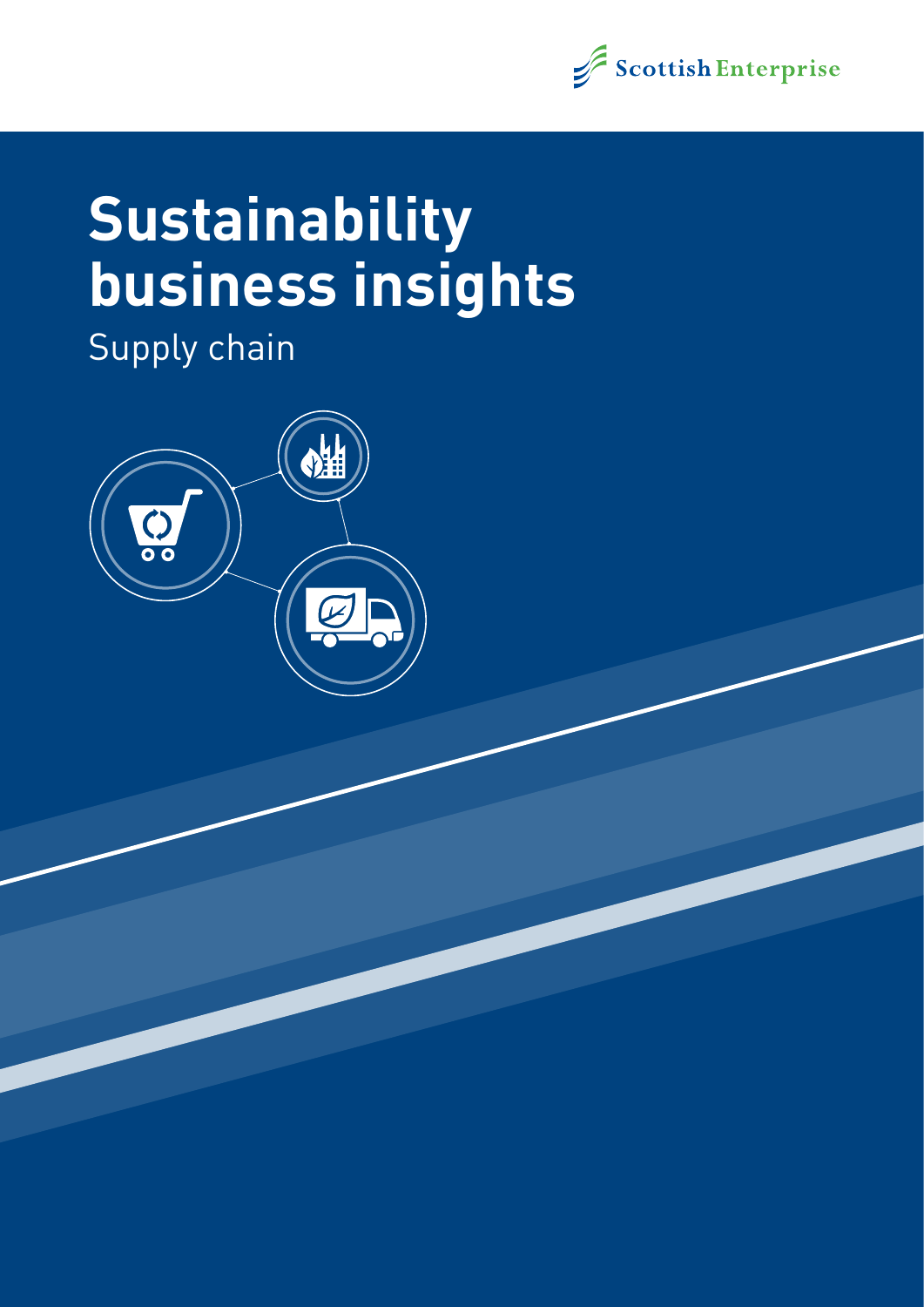## Introduction

Many businesses, including large corporate customers and national retailers, have introduced formal programmes with their suppliers to maximise sustainability throughout their value chains.

A significant proportion of a company's carbon footprint comes from its supply chain. This includes the embedded carbon in the products, materials or ingredients it uses to make end products, and in its upstream and downstream transport and distribution network.

Your business is part of a larger value chain and your key customers, including other businesses and consumers, might want to assess the sustainability of your business as well as your supply chain. Working with your suppliers to focus on sustainability and identifying low carbon products, inputs and processes, will help validate and verify your company's own full carbon footprint assessment and may also give you market advantage. This means that working with your supply chain to identify low carbon solutions and choosing ethical suppliers is one of the largest factors in determining the overall sustainability of your company. It also helps ensure that your business can be a force for good.

#### **Embedded carbon in the supply chain**

A company's full carbon footprint includes scope 1, 2 and 3 emissions.

Scope 1 and 2 emissions include the company's use of electricity and fuel onsite and through the vehicles it owns.

Scope 3 emissions include purchased goods and services, business travel and employee commuting, transport and distribution, use of sold goods, waste disposal, investment and leased assets.

Some organisations have reported that over 80% of their emissions are scope 3 (Edie, 2020).

## Working with your supply chain

Here are some key points on working with your supply chain to maximise sustainability:

- **Involve your procurement and finance teams** in your sustainability drive. This is crucial because these teams must be completely aligned with your sustainability objectives and targets. Purchasing supplies must based on a range of factors, not just lowest cost.
- **Prioritise your efforts based on impact.** If your business has several suppliers, but limited time and resource, focus first on those suppliers who have the largest impact on your carbon footprint.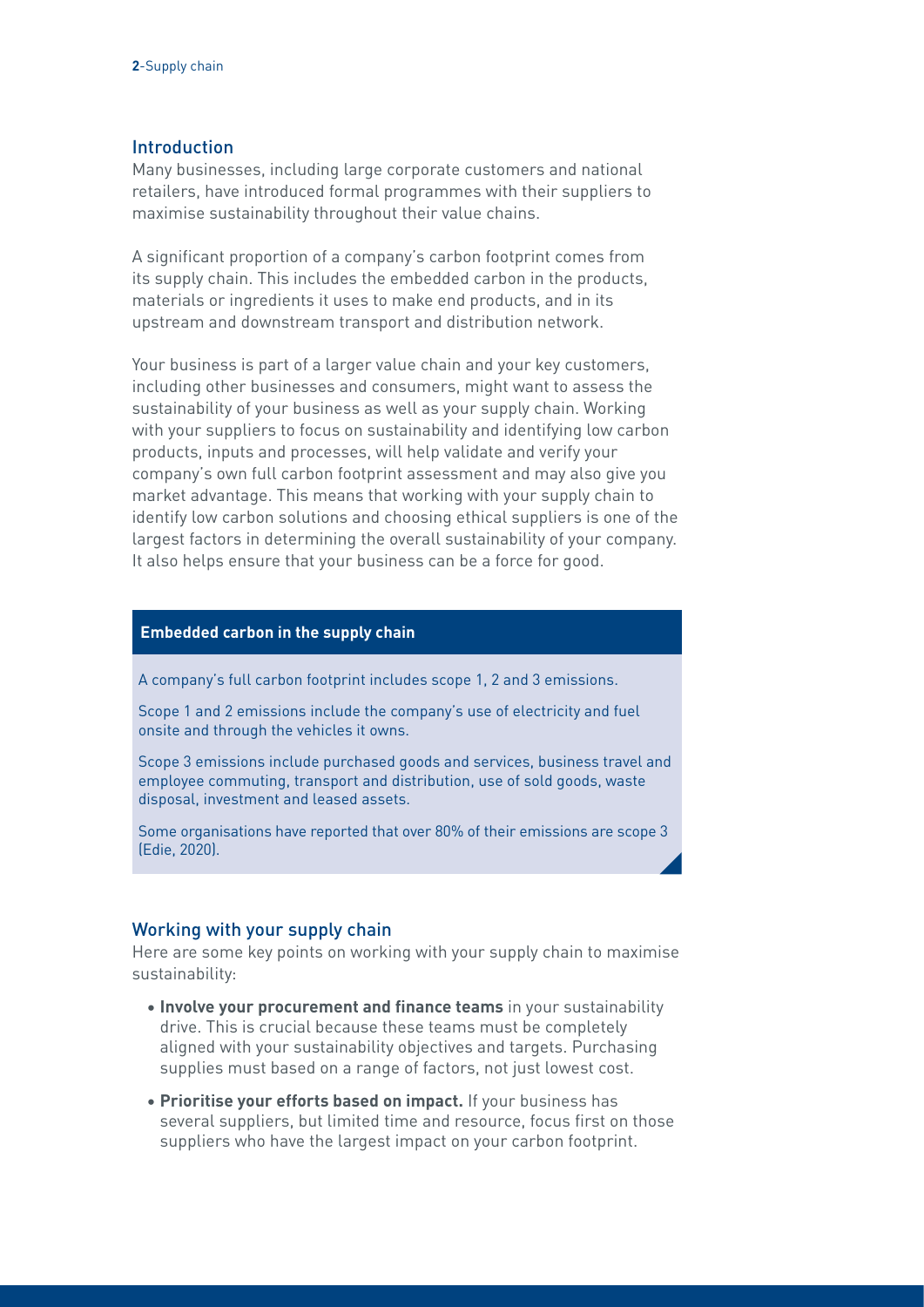- **Supplier assessment and selection.** Check your suppliers' working practices, policies and standards. Do they have a formal environmental policy or certification, such as ISO 14001?
- **Communication**. Be open with your suppliers about your sustainability objectives and the role they can play in achieving these.
- **Collaboration.** Work with your suppliers to help them implement their own sustainability initiatives. Collaborate with them to find sustainable solutions for your materials, products and packaging. Can they develop products with lower embedded carbon, or introduce more recycled content? Can they reduce packaging or take back packaging?
- **Build long-term relations** based on this open communication and collaboration.
- **Verify sustainability claims in your key markets.** Are your suppliers' products also certified to specific standards? Or, where materials are certified as recyclable, check that these are also widely recycled in your main geographic markets.
- **Manage supply chain risks.** Identify your main raw materials or inputs. Are there any hazardous materials? Are there any issues in their manufacture? What are the issues with end of life disposal? Are there any impacts on biodiversity? How does your supplier source these raw materials? What are the risks of interruption of supply, for example severe weather events or climate change impacts with agricultural products?

# **Supplier and materials choices**

#### **Some key considerations in choosing suppliers and inputs:**

| Key materials/        | How dependent are you on products such as plastics, metal, paper, chemicals     |
|-----------------------|---------------------------------------------------------------------------------|
| products used         | and agricultural products?                                                      |
| Key issues in         | For example, energy or water intensive; embedded carbon; pollution; resource    |
| production of         | depletion; biodiversity impacts; transport and distribution; sensitivity to     |
| these materials       | climate change.                                                                 |
| <b>Alternatives</b>   | Less carbon-intensive; reusable; product-as-service. Could you develop          |
| available             | alternatives with suppliers?                                                    |
| Key issues for you    | Energy/resource requirements; maintenance; packaging; special handling or       |
| to manage in use      | training; health and safety; special storage conditions; packaging              |
| Key end of life/      | For example, widely recycled; reusable; biodegradable/compostable; supplier     |
| disposal issues       | take back; hazardous; special handling and storage.                             |
| <b>Ethical issues</b> | Suppliers' employment conditions; use of child labour; health & safety          |
| Certification/        | Examples: ISO 14001, 9001, 50001, 14046; Fair Trade; Certified B Corp; Scottish |
| validation            | <b>Business Pledge</b>                                                          |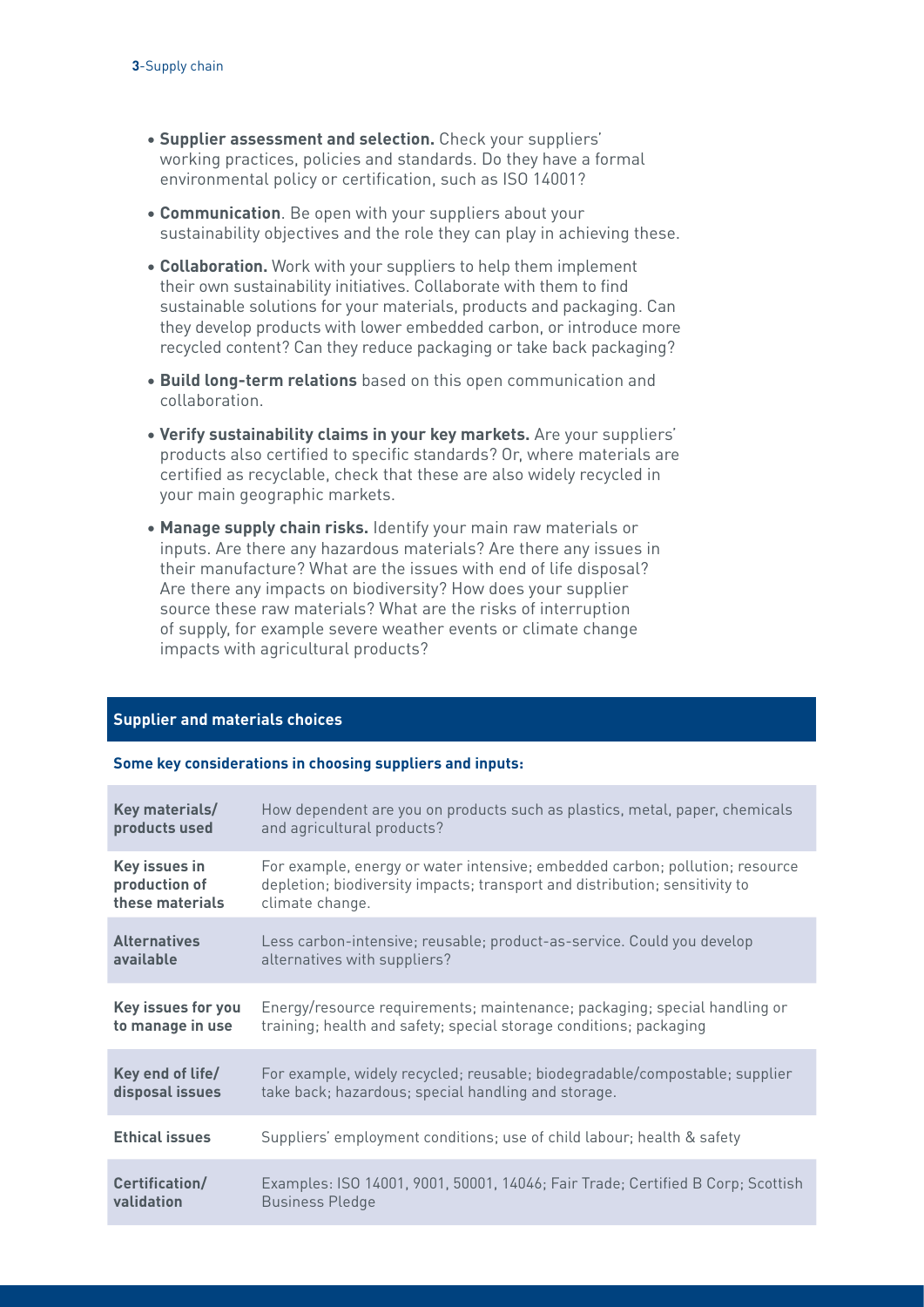When choosing new suppliers, a systematic selection process is advised. The selection process should build in sustainability and ethical requirements as well as technical requirements as relevant. When assessing costs, make sure you consider Total Acquisition Costs, including transport, handling, storage and end of life disposal costs, and other factors as relevant. A process flow for new supplier selection is outlined below.

### **Supplier / Partner Selection Process**



# Collaborating with suppliers

Your suppliers can be the key to identifying low carbon solutions for the products and services your business provides. Having selected a new supplier, or in working with existing suppliers, building ongoing collaborative relationships can have many benefits. Some of the key principles for partnership and collaboration include:

- Trust, openness and regular two-way feedback between your business and your suppliers
- Strategic alignment: sharing goals on sustainability; joint planning, and setting out targets together can have mutual benefits, including quality management, product innovation, and improved environmental impact